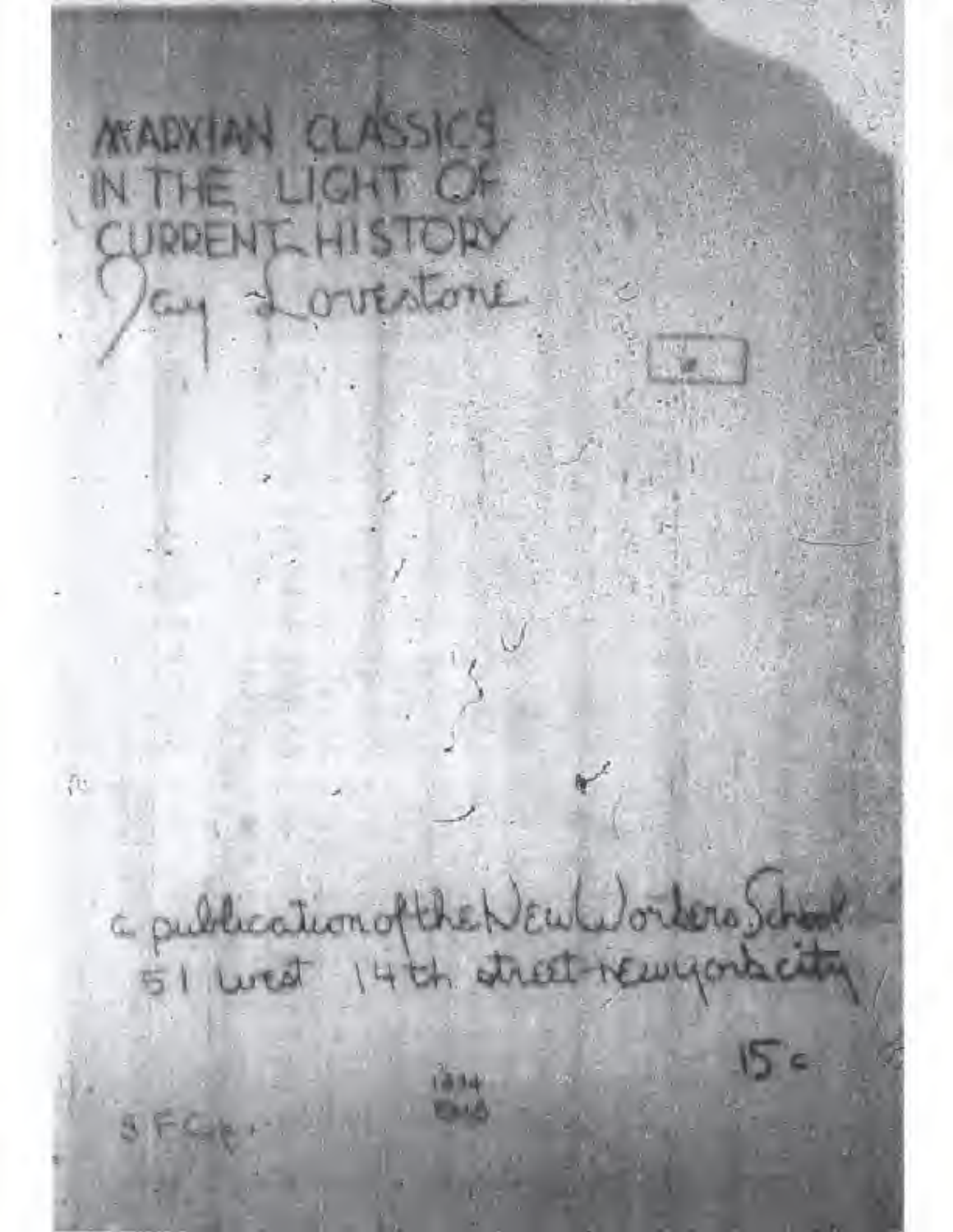live Refusce Richool ty Nest 1450 Street. Toe Ryse CLY ?

**LEVILE CLEATER IN THE LIGHT THE REAL PROPERTY OF** 

Inalruster I Jay Lovestees

THE INDE LESS

**Newslow I. SUPERVED QUESTIVE FOR STUDY** OF THE ROOM THEY DAVIETED

- is the proliferies revailing insuitable?
- I request that the roads state
- $11.$ What is the execute of the Marsiah connection of the Btater
- a) dee does the brasing sriets reties bragged by and a transformation of THE CALCO AND LESS LESS AND SALES FOR
- hat you cliff day front in prices what during a linuxer in the the TENIDADE LAET
- Shat in The systems (set where it of fire worked), contrained on rafime. ting Scilling, Herry Indian 18907
- I has you from the say reveal fucks buildinging him role of these sayes of the contrally hears arcillers to speculed featured soundered
- as a statute agent ha, what is the gift of capitalist to sivil-**Linguant**
- our sine dense som pressent rituation Elisaurute ing Markian theory of the critist
- star is not to the prosent trunks tomords middiversion cropost-Time an Institute from installate institution
- It clous anti- a residence and the light of the strain theory of the influence of the descriptions of Endorsey an the window is .
- war nien enmengtion af dhe zun; frult af Annanikus laitles of the HOLDWAYN'S
- (3) IN Tire of the great Acrossmobil of Doubled Long in the United tion on. May in there are grout or unitary morning the environs hoped
- . I. Hasman Collimburg of disposation in Multar since or prolutarial.
- 13, In the light of marmles conception as to you shall whatesed signs of the piddle cless to the billion six of
- : . pure saids "On the shoin, Americ, Cocurs Ar their monditions of ILO, On heathers of the disc production ors for more sun hehouse the real lovis of the forses of reachies', Missuel Wils in the light of recent during and anothers developments.
- (1) Meet one for to addition him chinesed formed provincial the mass want
- is. Mul are the toris of swep as a stand means.
- It. Week, if any, userite marketiments butmon Communists and street FAGURY La FREE GL
- n., In what first the disrustant atmostom busines.
- (1) In the time of the corator changeter of restall, stamme the of Sing the Markins controls of the inners, and "stared inner" in
- the process developments in the trated dischs and the billion.
- bourgoistan names of teaspunhases and freedom.
- Ot, man anid; "mak, in ansame suckety, proveto proporty has have shall must for answerments of the population; it skiks roly becours there also tenter have note of 1t"; that of the consecution of Pracod Intilities that the the tight of MAAT
- For which do you endergened by know 's standard that "Commercing Sher mill depthis any new of the power of oppropriating venial preducthem Climetrain this is suformer to the times.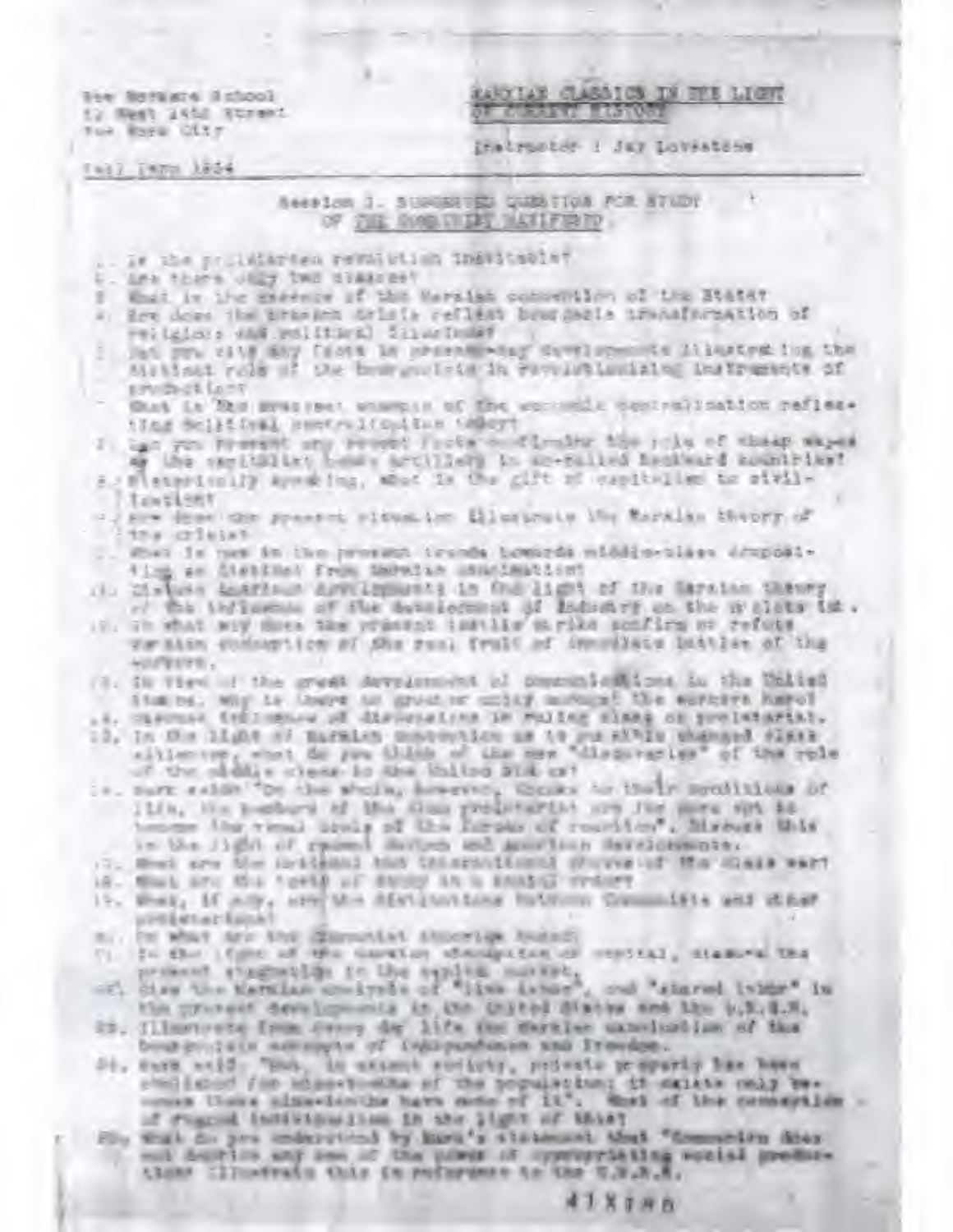Marxist Classics in the Light Now Workers School of Gurrent History Fall Torm 1935 Instructor : Jay Lovestona Page 2 - Session I. Suggested Questions 26. Interpret the address made in the recent assaion of the League of Nations by Motta in the light of the Navisal conseption of production and class culture. 27. Discuss the position of the family stationlly and dynamically today on the basis of the Marxina analysis. 28. Controst the role of women in the Fasciet set-up and in Socialist socioty. 29. "The workers have no country". Examine in the light of current developments this conception of the state and the changing role of national factors. 30, Give three current sweets based on the Merxian conception of the relationship between the preduction of commediates and the Freduction of ideas. 31. Discuss the proloterian dictatorship, revolution, and avaintion, and immediate programs. 52. What of the role of planning as indigented by Marx ond the experionce in the U.S.S.R.? 55, Analyse the Morxian conception of the & rephying of the state in the light of the U.S.S.R. developments. 34. Disucss the relation between povolution and the New Dani in thelight of Marxian conception of bourgools socialism. 36, Illustrate in practical life the role of Communica in the atruggle for immediate domands. 37. Disguss the present-day Gorman developments on the basis of the following statement by Marx: "Consequently in **JOEN GOGENETY** Germany, the bourgesis revelution can enly be insuffate precursur of a greletorian revolution". Seasion II. SUGGESTED QUESTIONS FOR STREY OF SEATE AND REVOLUTION (LENIN) 1. Take the American government boday; show whather it is an ergan for the reconcilistion of classes or not. 2. Compare the role of the Pascist government in Gorman-, the imporial government in Japan, and the royal democratic government in England in the same light. 3. Can you sits any pariod in American history or in Frunch history when the state appeared as a modiator hetween classes? 4. Tediasts the distinction in life of the Mersian and the aparents: conception of the atate as illustrated in the current developmante in the U.S.S.R. 5. Given the purest democracy, what offect would fint have on the mas of force in the struggle?

- 6. In what way would you find exceptions in the U.S., if any, to the classical Markian conception of the state?
- 7. What is the basis of the development and decay of parliamentary institutions as indicated by recent treads in desinantly peasant countries and in highly industrial countries?
- B. What influence on the American state apparatus has the (until. recently) fluidity of class relations had?
- 9. Compare the corporate state assemesived by Passion and the proleteriat state of the working class as conceived by the Commentst movement.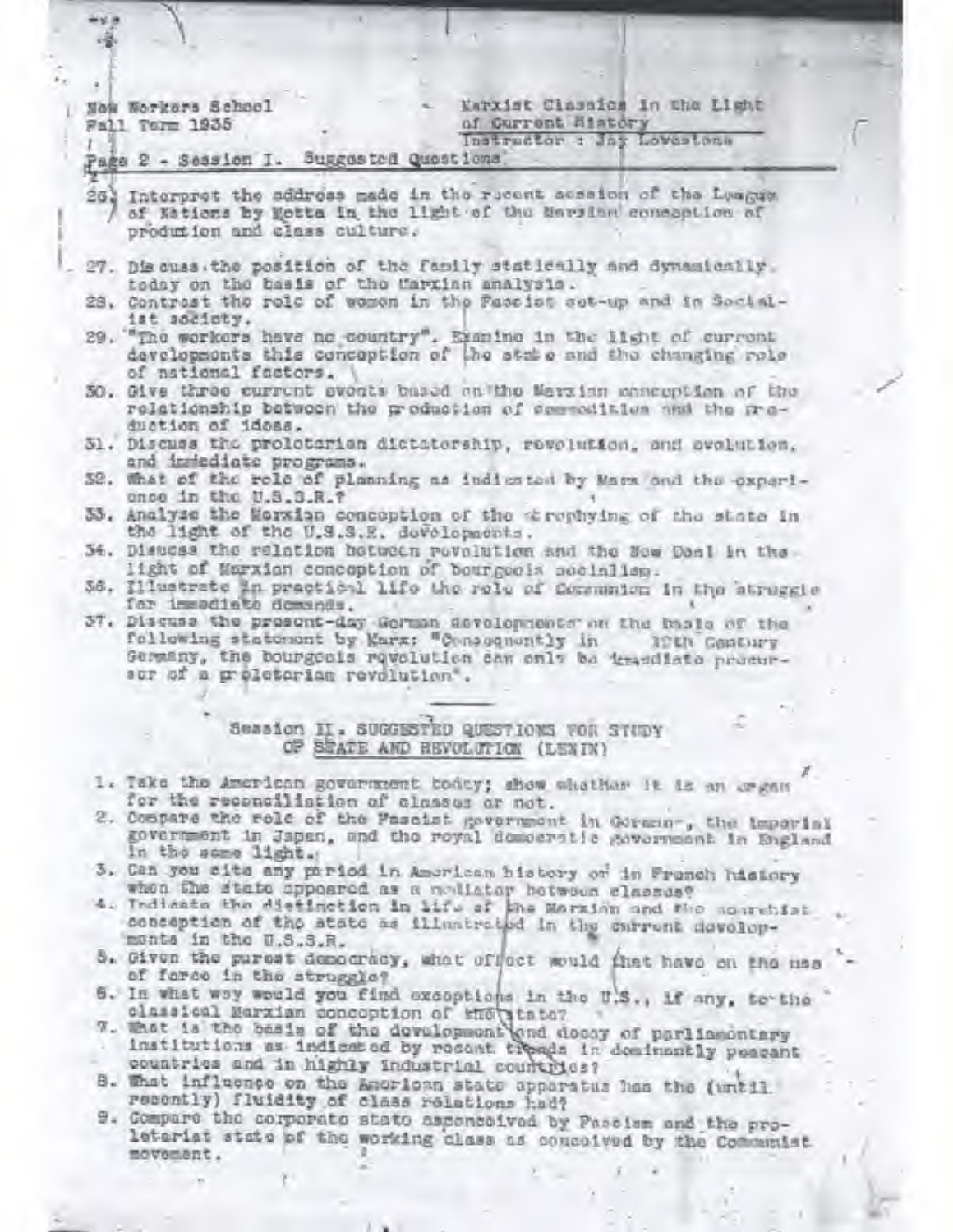## New Workers School Foll Torm 1934

# Marxian Classics in the Light of Curront History

# Instructor : Jay Lovestons Page 3 - Session II (continued) - Suggested Questions.

- 10. Lanin states: "Take any parliamentary country from America to Switzerland, from Prance to England, Norway, oto,, the actual work of the state is done bohind the seenes and is carried out by the doper thouts, the chancolloriot and the staffs. Parlia-' ment itself is given up to talk for the special purpose of fooling the 'common poople'". Discuss this in the light of a special comparison between the structure of the British state and that of the American state.
- 11. Will the proletarian dictatorship destroy officialdom innediately? Discuss the distinctions Between officialdom in general and the
- burcoratic state machine in particular.
- 12. What is the relation between proluterian discipline and production. La concretized in the Russian experience?
- 15. Distinguish botwown voluntary controlism as equanciated by Marx and foneralism as developed by the bourgepisic in their respective stabe structures.
- 14. According to Lenin, Engels meintains: "That the Democratic Repub- of lie is the mearest jumping-beard to the distatorship of the preleterlat". Would you, therefore, my that it will be casier for the American prolotarist to solze power than it was for the Rus-

sians? If so, why? If not, why not?

- 15. Lenin stresses that: "In Gormony the Federated Sta e is the transition be the complete unitary State, and the 'revolutions from above of 1866 and 1870 must not be turned backwards, but must be completed by a 'movement from below'". Examine this statement in the light of the Hitler conception of a totalitarian state and the whole Wazi attitude towards their so-called revolution.
- 
- 16. Are Communists indifferent to the question of the form of the state? 17. What are the features of the Marxian attitude tewards the small , states in the 19th century.
- 18. Is democracy identical with unjority rule? Discuss this in the light of present-day French and Amarican dovelopments.
- 17. In the light of the Marxian conception of the withering day of the state, show the contracting trends in the U.S. and U.S.S. R., and in Sweden.
- 18. What is the Marxian conquetion of the transition from empitedies to Communism? Disceps this in the light of the dentroversy between the Socialist and Communist movements.
- 19. Is Communism obtainable at once in a bataclysmic feahion? Discuss this in the light of such concepts as justice and equality.
- 20. What is the economic basis for the complete withering away of the
- 21. The formula reads: "From anab accepting to his ubility, to each cocording to his needs'. What is the status of the formula in the
- B2. Thru what stage of Germunist development is the U.S.S.R. going
- 23. Is democracy of any importance to the nording class in its struggle for freedom? Discuss this problem in the light of war, Communism and the Soviet Union, and the struggle of the Communist Party in Cormany today.
- 24. What judgment has history rendered in the light of resent European Ainmediate post-war revolutions upon Equisity's fundamental conception of the state in his pamphlot, "The Read to Power"s' 25. What are the assential differences between the Marxists and the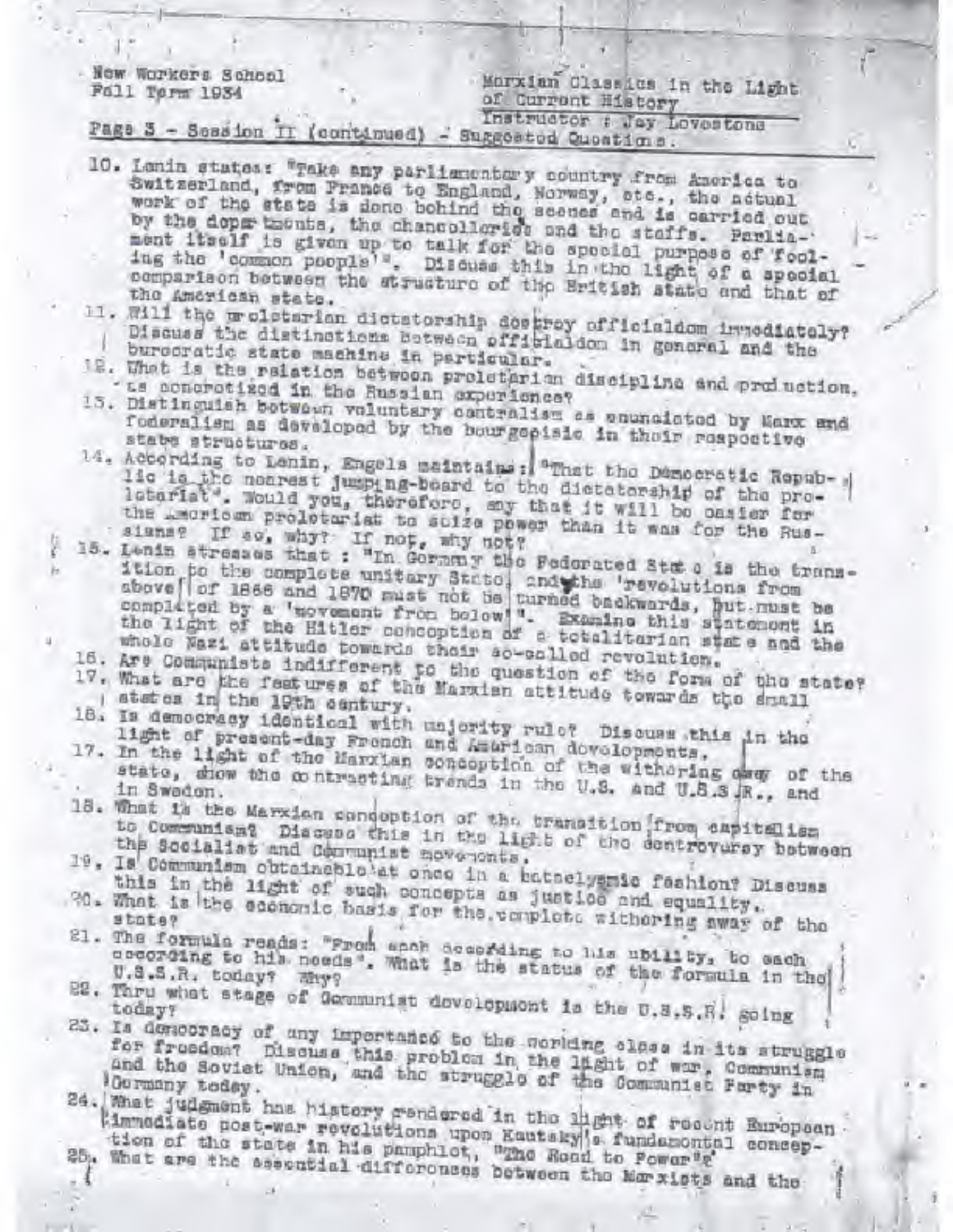Now Workers School Pall Form 1935

#### Pirxian Classica in the Light of Gurrant History Instructor : Jay Lordstene

## Page 4 - Sossion II - Suggested Questions

#### Anorchists in reference to the stater

24. That is the fundamental historical atguirigance of the Faria Communa in regard to the atraggle of the proleterial in the present-day democratic countries?

## Sombion III. SUGGESTED RUELTING POR S7UNT OF EIGHTEENTH BRUALINE (MANCO)

- 1. What is the essence of the Marxism philosophy running tike a red throad thru the 19th Brugino?
- 2. In the light of Mms's cvaluation of testain types of alliances between revelationary werking and demande is bear goolele and patty bourgenis referritta, characterine was siruificant pert-enr strugglos in Cormany and Austria.
- 3. On the basis of the Harilen contrast betusen proleigner pawelutions and bourgrois revolutions evaluate the Hussian and Spanish revelutions.
- 4. Marx speaks of "parlinuontary infactitiy". Disease this problem in the light of the recent frittian Liber Fante convention and decisions and palisics in the Comman Inber meeting in immadiate pre-Hitler days.
- 5. Discuss problems of wealism in relation to revolutionists sad rcfornists tedny.
- 6. Is there any phose or event of the Russian Roweletion which is mostparable to the pealtion of the French proleteriat formula the fivetod Assembly in the Spring of 15467
- 7. In present-day class relationships in cortain countries are ther . any forces playing roles similar to Louis Brasports's and that of the Seciety of December 10th?
- 8. Compara the class tronds in Franco. 1848, Italy, 1880, Company 1932, and Russian 1917.
- 9. Compare the sconemic plight of the Prunch peasunsry in the plastic of the 19th Contury with that of the farmers in the U.S temp. ospocially in the light of the Sobt problem. On the besis of karsian anclysis what practical lessons can be dream free this for the present American class developments?
- 10. Given the class composition platured in the 18th Sriemira examine the statement that Mariam is only a crede counter-paring of prolatariat versus bourgooisis.
- 11. Under which class rolationships can one orphor a directorshed modiof some outstanding international equate within the last three years.
- 12. Examine the propaganda and agitation evenalgue of Nusselial and Hitler in the light of Marx's doctoration regarding "Men make their own history... thinking of the old".
- 12. Translate into present-day class problems the following: "The social revolution of the 19th contury connet draw its figurative onbollishments from the past; it must evente them anow out of the futurb....
- 13. Compare Hitler and Musselini's economic prodissments, role and tasties with Louis Bounparts's.
- 14. Indicate the forces making for decay of parliamenterian in Louis Bounparts's days, and compare them with the trand in present-day France and U.S.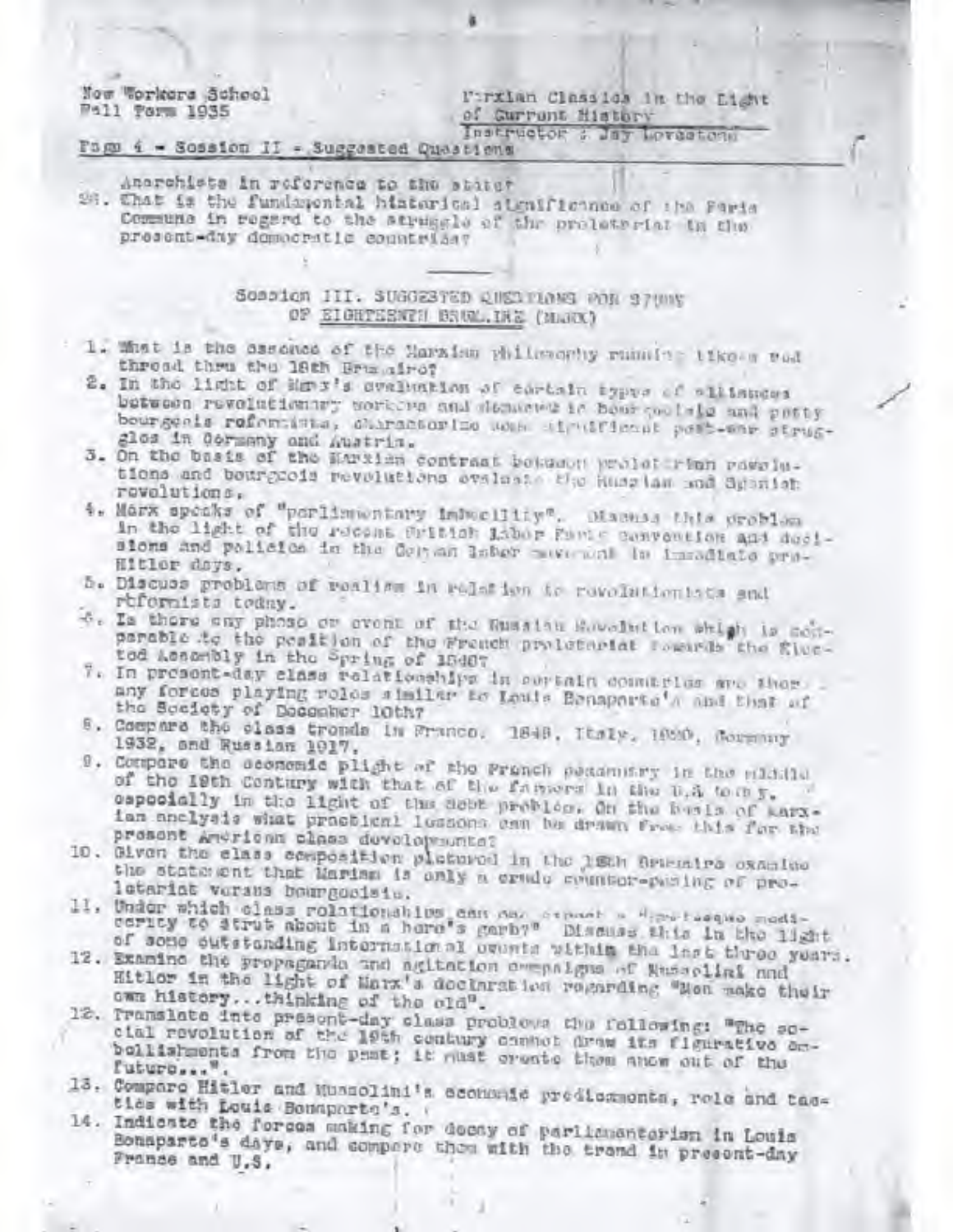New Workers School Fall Torm 1954

## Marxian Clemaics in the Light of Current Mistory Instructor : Jay Lovestono

## Page 5 - Sossion III (continued) Suggested Questions.

15. Marx said: "Enough to say horo that the National Auscraly was indiscreet to vanish from the state for long intervals... The enly reguisite was that the Assembly should take a permanent holiday, and that the Republic's motte, 'Liberto, Equalite, Fraternite' should be replaced by the unambiguous words, 'Infantry, Cavalry, Artillory'".

What light does the above analysis throw on trends in the developmont of state structure or forms of class rule in jost-war capital-1889

- 16. Marx anidz "Whom business was brisk, as it still was in the early months of 1851, the commercial bourgonisis was aniaged at the prespoet of any parlinsontery struggle, for this uight put the business world out of twiper. But wich the fusite so was strak, as it had been since the end of February, parliamentary turnedl was declared to be the cause of the slackman, and it was said that there sauld be no hope of a rowival until the parliamentery turnedl was settled": Discuss this in the light of resent and current French and werless political experience and developments.
- 17. Examine Marx's compant on the wighifleanes of the defeat of the June insurgents, the real meaning of the bourgoois republic, and the them existing differences between class developments in Europe and the U.S.a. in the light of the present aituation and trand of almss development.
- 
- 181 Compard the attitude, strategy and tactics of the bourgeaisic in crisis and foar in France 1850, and in Franco, 1934. Show similarities and dissimilarities.
- 19. Discuss samo in the light of cortain phases of the recent debate regarding the New Deal, Hosver's latest beek, "The Challenge to Liberty", and the erganization of the Liberty Lompus.
- 20. Discuss the lattery scheme in verious countries today as a "Daughter of Elyaium" for the bourgeoisie in the light of the strategy of Bonaparte in 1850-1.
- 21. Which recent events are comparable to these estimated by Marx in regard to Thiors and Borryer becoming compolled to declars that, though their hearts were Royalist, their heads were Republican". Examine unbroken underlying strategy of bourgecisin hore.
- 22. Compare the ovelution towards and of Hitler in Cormany with that of Bonaparts's from Nevember 1840 to April 1851.
- 23. Ewsluste the basic features of Fascism today (class base, state structure, bastics, stc.) with these of the regine of Louis Bonaparte.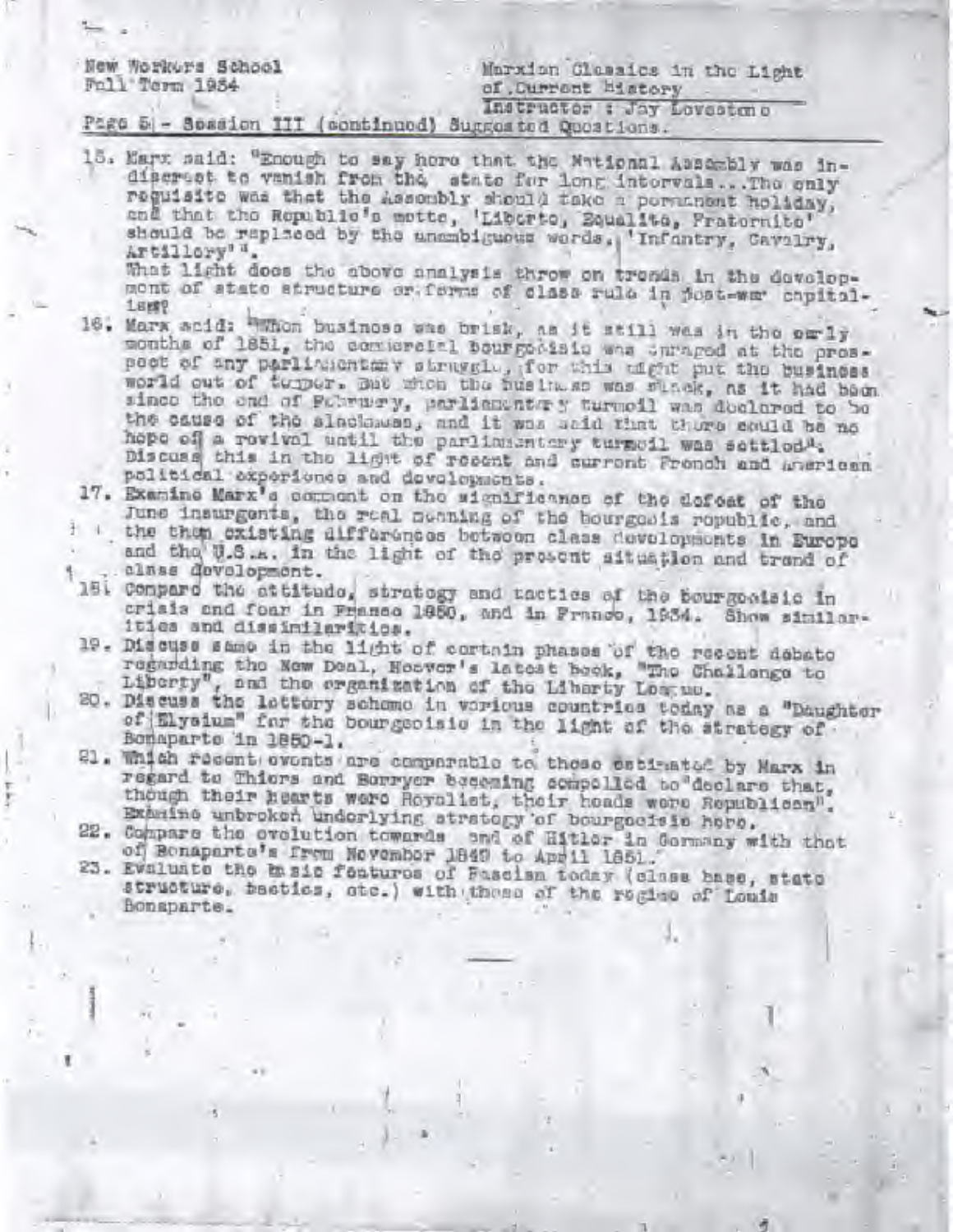New Workers School [5] West 14th Street New York Sity

Fall Term 1954

MARKIAN CLASSICS IN THE LIGHT **CIST CIFICAGE WAS TERSA CITED** 

Instructor: Jay Lowestone

Seasion IV, SUGGESTED QUESTIONS FOR STUDY OF GERMANY: REVOLUTION AND COUNTER REVOLUTION (Engels)

- 1. To what extent is the method of analysis employed by Engels in. this book applicable to the present situation in Germany?
- 2. Examine the role of the middle class in Germany today in the light . of its historical background and behavior, particularly in the situation described by Engels.
- 3. Given the Marxian evaluation of the development of the working class movement as an independent force, give proof or dispreef of
- this approach in the light of recent trends in Germany. 4. What accounts for the gameral position of the agricultural popu-
- lation in the class struggle?
- 5. Engels waid: "Lastly, German philosophy, that most complicated, but at the same time most sure, thereomoter of the development of the Gorman mind, had declared for the middle class, whom Hegol in his Philosophy of Law pronounced Constitutional Monarchy to be the final and most portect form of gavernment." Discuss this on the
- hasis of the status of the monarchical movement in Germany today. in Germany and 1930.
- 7. Compare the influence of the roligique question in Cormany on the senditions described by Engels and the role played by this question
- in present-day Germany.
- "The government of Prince Motternich turned upon two hinges; firstly. в. to keep every one of the different maticum subjected to the Austrian rule in chock, by mid other nations dimilarly conditioned; secondly, and this always has been the fundamental principle of absolute monarchics, to rely for support upon two classes, the foudal landlerds and the inrge steek-jobbing equitalists; and to balance, at the some time, the influence and power of either of these classes by that of the other, sease to leave full indepen-

From this point of view how would you estimate the disintegration of Austria-Rungary, the travail of Austria today, and the tactics of the Japanesp Government in present-day far castern relations?

- 9. Can you account for anti-Semitian in Austria today on the basis of the role of cortain somenlied Jowish literary figures in 1844;
- 10. Masura Engols" conception of class alignments and regalignments in revolutions as illustrated in some of the most recent European revolutions (Hungary, Spain, ste,)
- 11.Discuss tho problem of public works and their political implications as handled by the Roosevelt administration in relation to the role of public works in Vienna in the fortios.
- 12.Given the experiences and defeats of the Surepoan proletariat in the fortios, how assount for the victory of the Russian working class in 1917?
- 13. Compare the rold of the petty bourgeoisis in the latest Spanish movelutionary struggles (Catalonia)with the role of the Austrian and German potty bourgeoisie in the forties.
- 14. What organic commention do you find between the present slass alignments in Austria and the background of class relations prevoiling in austria Guring the time doscribed by Engels?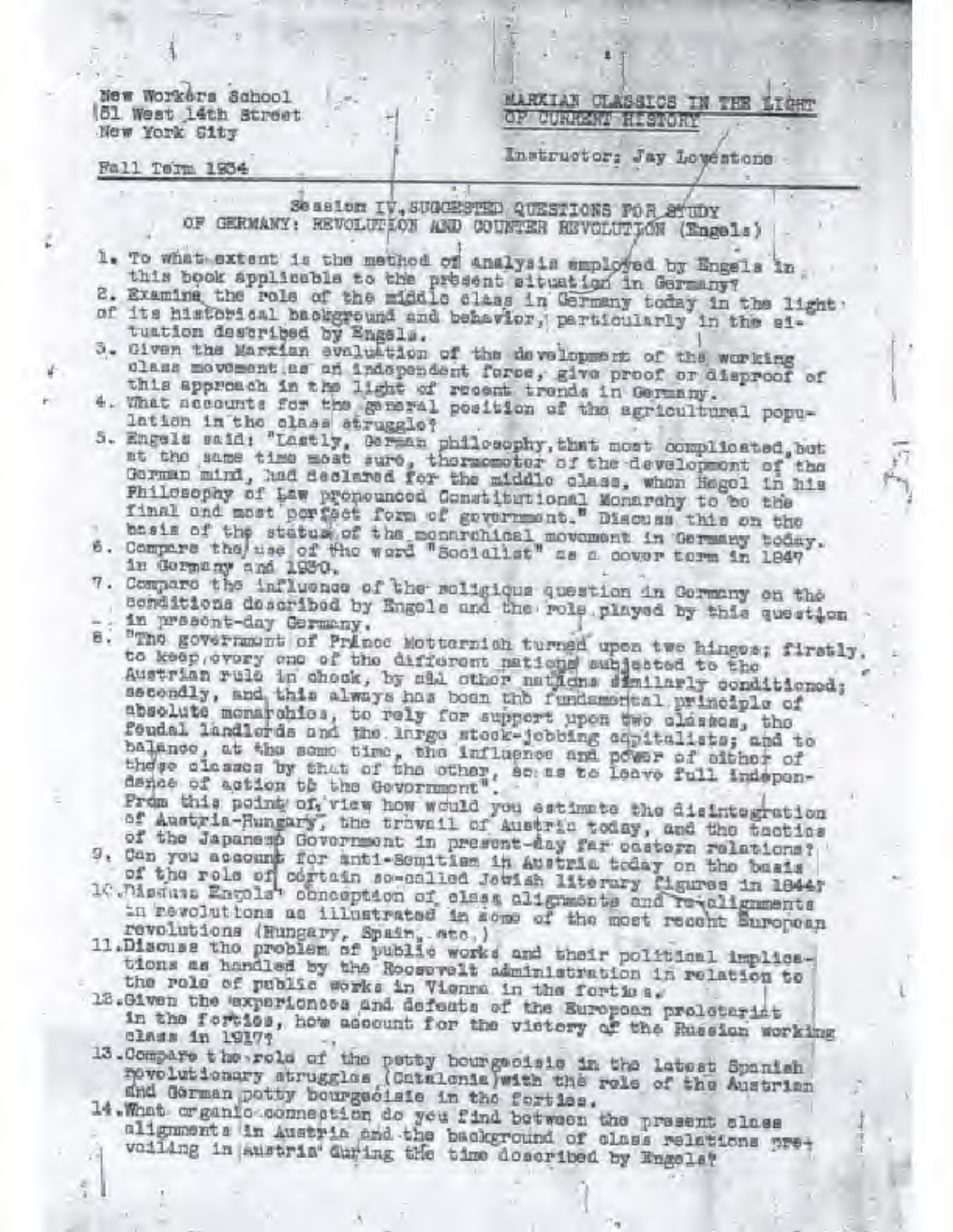Part Part 1954

of Current Sistery

# Fire E - Session IV. Suggested Questions.

- 15. Bow account for the revival of Creck nationalism today in the limit of the tendoney towards deeny in 1848?
- if, on the busis of the sherp swing to research following the defeat of the Resolen proletariat in its possibleyments implications.
- 17. Degrard the dignisent of the Contro funtholic) Socialist -porlition of Frussia in July 1952 by Von Papen with the events in Frussin and the reaction of the Gorman middle class upon the ontry of General Mrangel is Berlin.
- 18. Discuss Engels' conception of the strategy of revolution in the light of experiences in the Russian, Hungarian, Spanish, Gorman and Austrian revelutions.
- 19, Etuning the role of the Gorman Rocial Donceracy and the Communist party of Gormany in January, 1953, in the light of the following Woolbration by Engels: "A well contested dofest is a fact of as much revolution my inpertance as an onsily wen victory... It is a eatter of cearse that, in overy struggle, he who takes up the muntlet risks boing boaton; but is that a reason way he should fundoss himself booten, and submit to the yoke without drawing the sword?
- We wint regent event in the international class struggle could the following estimate by Engels be applicable?: "In a revolution he who common a docisive position and surronders it, instead of furning the chony to try his hand at an assault, invariably de-Maryon to be treated as a traiter". The Parliacentery cretinian".
- Discuss, this ignocytion in the light of working class political Atportance thru the international Social Democratic coverent.
- Can you find any parallol attitude in present-day German davelopments to the attitude of the Gorsan middle class towards the Imperial Constitution in the 'fortiest
- 2. Discuss send of the tactics of the Bolshowik party in Russia tempres Noronsky on the basis of Engol's attitude towards the need for closening-Cormany of its ald manarchical oncumbrances, ..
- 4. Michaeltho estimate of innurreation given by Engels.
- . Is you aits any contemperary problems frond by the sarking class they a me role phyped by the prolotarint in cortain countries as this more that are comparable with the mituation confronting the whating slass in contral Europe during the period examined by y.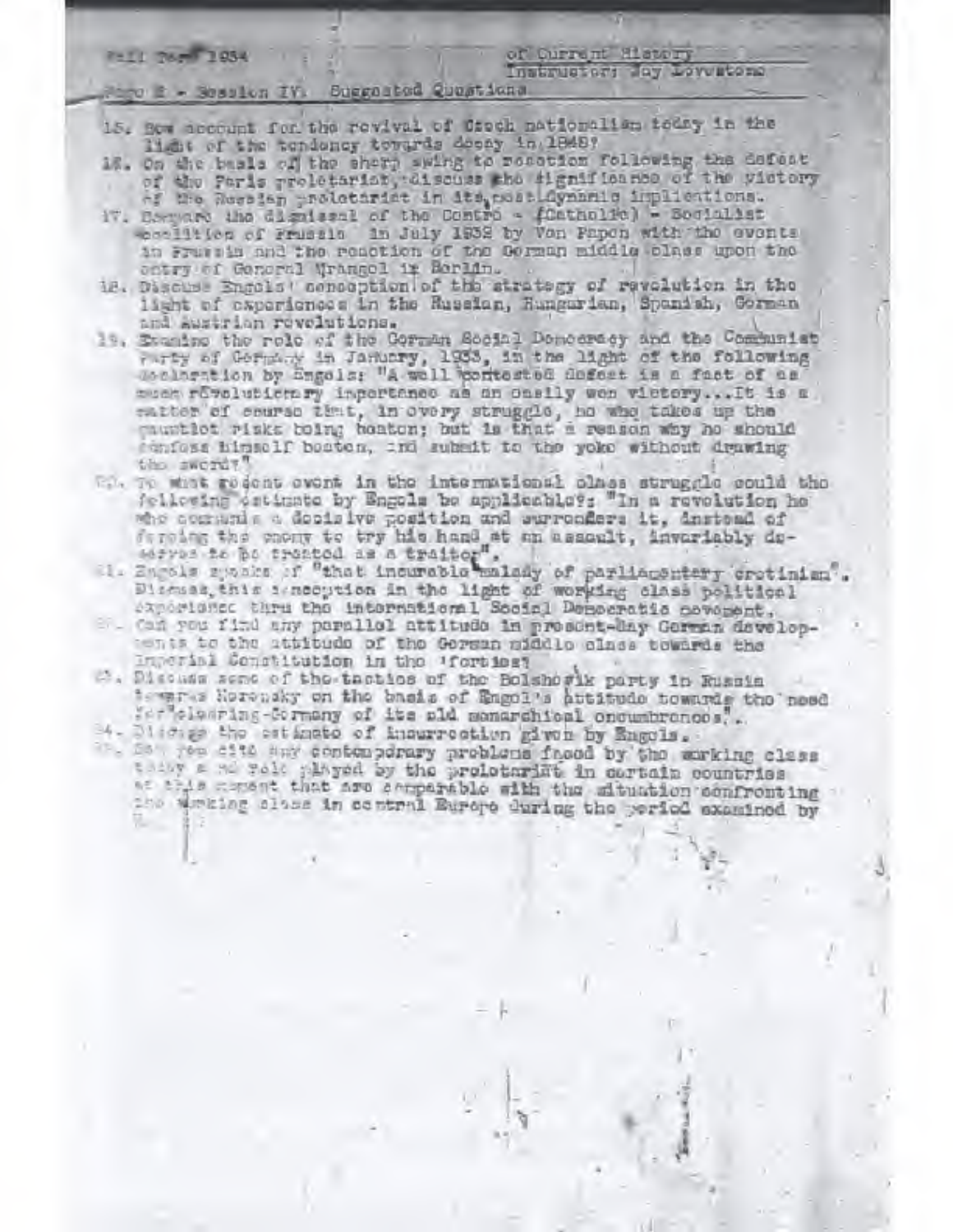New Warkers School 51 West 14 Street New York City

Fall Term 1954

MARXIAN CLASSICS IN THE LIGHT OF CURRENT HISTORY

Instructor: Jay Lovestone

SESSION V. SUCCESTED QUESTION FOR STUDY OF IMPERIALISM BY LENIN.

- L. What is the economic basis of the role played by the labor aristocracy, a role characterized by Lenin as "A universal, historical phanomenon"?
- 2. What has been the effect of the NRA on the concentration of industry and development of monopoly? Why?
- 3. Examine the controversy over naval parity now raging amongst the leading imperialist powers in the light of Lenin's conception of the struggle for the re-division of the world.
- 4. Trace the development of trustification in the U.S. and spacify certain paculiar features of this process in the U.S.
- 5. Discuss the relationship between trustification and the contradictions imherent in capitalism in the U.S., Cermany, the peculiar features in England, in the present world crisis.
- 6. Lenin said: "Thus is cometition transformed into monopoly. We see before us the giant process of socialization of produc-
- 'tion. Particularly is the process of technical inventions and<br>'improvements also being socialized! Comment on this in the light of the conceptions of state capitalism and two outstanding , political consequences of this trend in the U.S. and Germany.
- 7. Enumerate the essential features of imperialism as indicated by Lenin and Milustrate these features in Japanesa, French. and German commercial and foreign policy.
- 8. Discuss recent steps in american colonial and foreign prilay and indicate whether the U.S. is becoming more or loss imporinitat.
- 3. An outstanding feature of imperialism is the sxport of copital. Recent years have seen a marked Talling off in the export of copital. World you then any that sapitalism has recome less
- 10. & German bourgeois student of imperialism has stated: "National sconomy, the more it is daveloped, the more readily it turns to the risky undertakings, or to undertakings abroad; to such undertakings which require years for their development and finally, to such as are of only local impertance." Commont on this in five yours.
- 11. Examine the rele of the country's five biggest banks in the U.S. an the basis of the following statement by Marx: Banks ostatlish on a wested scale the rorm, out andy the form, or seater book-
- 12. Discuss the problem of organized capitalism in the light of the rols of Fascism and the offerts of the Mew Decl, particularly thu MBA.
- 13. Much has been said about the large number of stockholders in the U.S. Would you any that this meant a socialization of capital in the U.S.
- 14. What are the now foptures in the relations between government and eupitalist industry on the basis of the following tronds: 1. The 'increasing influence of finance capital. 2. The fusion between financo and industrial capital: J. The conflict in the werld market, Particularly look into this phonosonon on the basis of the rele of the Jup nest government in the conflict for domination of the world m'rket.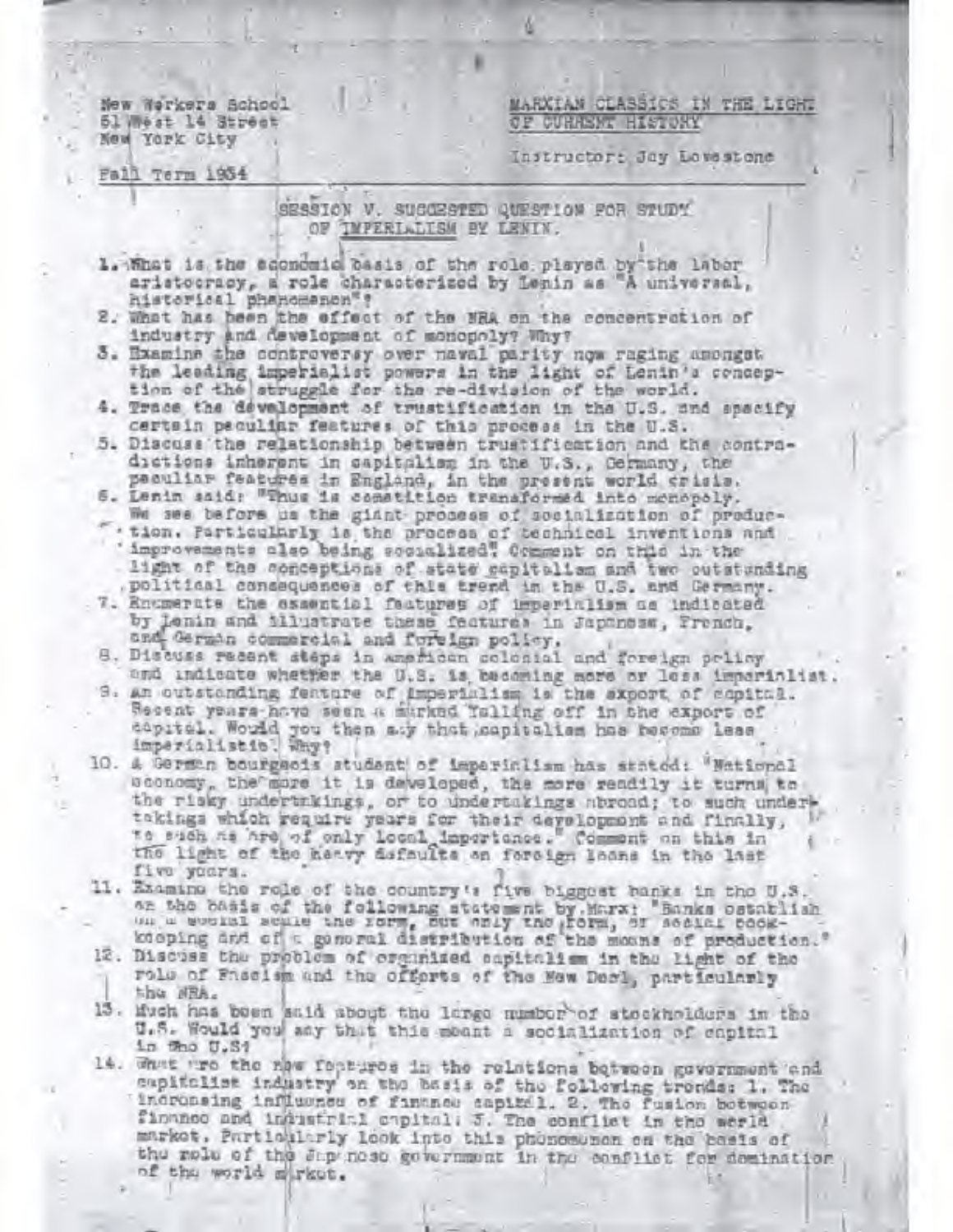New Workers School Pull Torm 1955

#### Marxist Classics in the Light of Current Mistory Instructor: Jay Lovestone

#### Page 2 - Session V. Suggested Succilons

- 15. Within the British cupiro, Australia ssod to be one of the mein forces making for turning England into an ally or benevelent countral in onse of a conflict between U.S. and Japan. Her this dhanged? If yes, why? If he, why not?<br>15. Lemin stated: "Of course, if capitalism could develop agriculture
- which is overywhere very backward in comparison with industry; if capitalism could raise the standard of life of the population, which despite the incredible progress of technique overywhere romains half starved and in want, then there could be no talk about a surplus of capital . Discuss this doclaration in the light of the status of American agriculture.
- 17. What is the significance of the existence mad pregress of the Soviet Union for the continuity of isperialism?
- 18. In what great spheres of politics is the world today divided and what is the understand basis of this division?
- 19. Examine Lening's theory of uneven development of empitalism in the light of the position of the U.S. and wart is the significance of this dovelopment for the tuctionl strategy of the american Labor movement.
- 20. Whom did Amorican importalize begin?
- 21. What is thord now in the rela of Amorianm importalism today?
- 22. Discuss the statundo aceards importalies as manifested by Cunce in the Gorman Secial Democracy and carmino its consequences for the international proletariat.
- 95. Importalism is at the sump time the highest and the decodent stage of empitalien. Dischas this so for as Amurica is concerned on the basis of tronds in American production, the sharponing of the basic contradictions of empitalism, and sundry solutions now boing offered for sochring greater equilibrium in copitalist social and composis relations.
- 24. Examing Kautsky's theory of "ultra-imporialism" as applied to England the United States.
- 25. Would you any that importains loads to annoxations and national
- 25. A champion of Corman importalism once declared; "If the ultimate result is that the management of the benks is in the hends of a dozen people, then shoir cotivity is now already mere important, than the cetivity of the sejority of government ministers. Commont on this in the light of the now turn in the New Daci as indicated by Roosevelt's spouch at the recent convention of
	- the Investment Bankers Association in Washington.
- ET. Discuss the problem of planned acondmy under empitalism in its imporialist stage.
- 28. Has amorican capitalism resoned its highest point of downlopment? 29. What are some docisive secial and aconomic opneoquences for U.S. importaiism flowing from the present world crimis?
- 30. What is the notes! and potential pole of Latin america in the immodicto future of U.S. importalism?
- 31. What are the similarities and dissimilarities in the course of importalist development by Great Britain and by the U.S?
- 32. Disauss the problem of capitalist stabilization in the light of the present position and porspective of imperializm, particularly as indicated in the policiok of the vistorious and vanquished imporialist pewers in regard to Versailles, war debts, reportions, ata.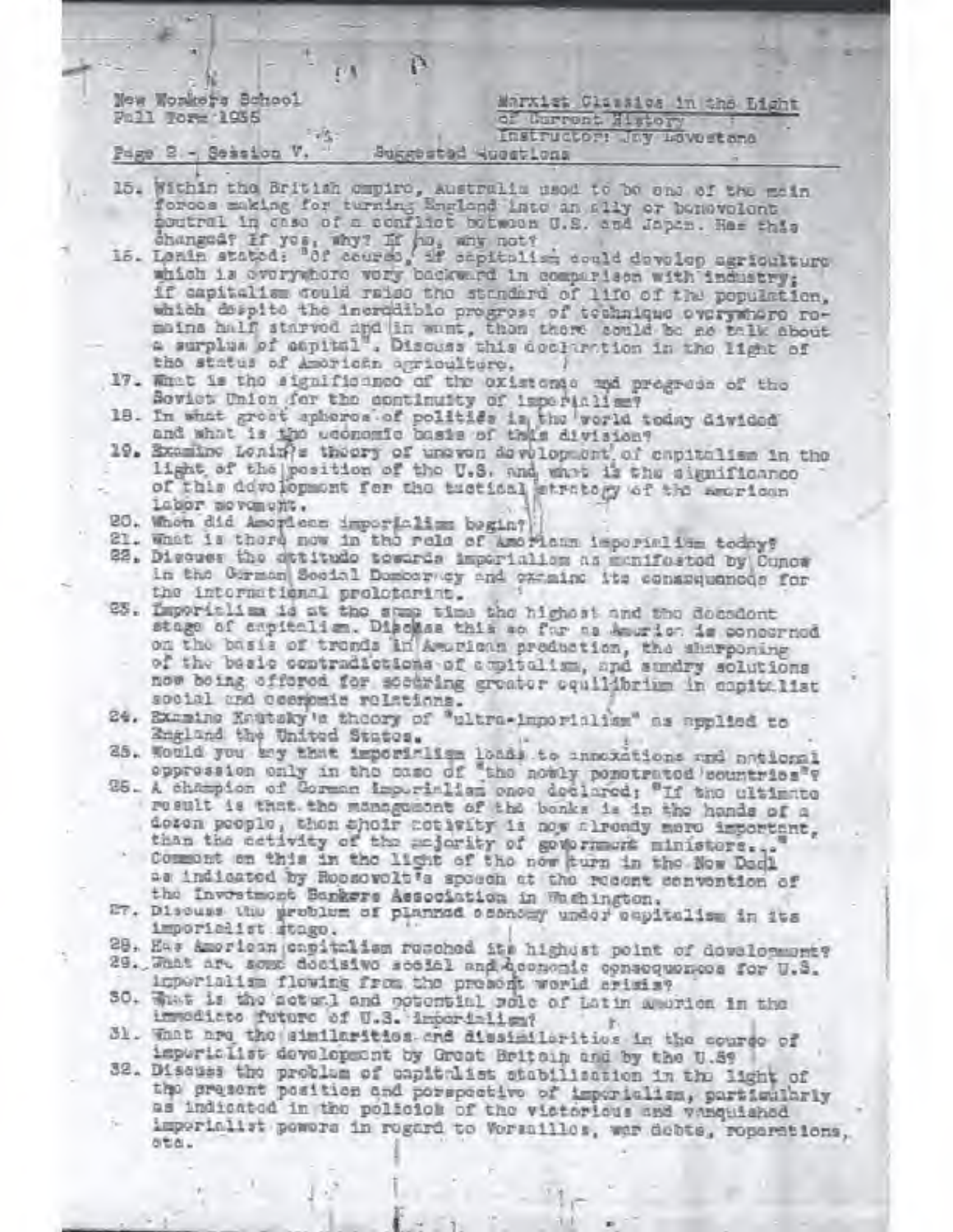May Workers School 51 Wast 14 Street New York City

MARXIAX CLASSICS IN THE LIGHT OF CURRENT HISTORY

Pall Temm 1934

Instructor: Jay Howestone

Sesiion VI, BU ABSTED QUESTIONS FOR STUDY . OW THAT IS TO HE DONE (Lenin)

Part I.

1. What is the tactionl significance for revolutionists of the following statement by Lenin; phly those who have no reliance in themselves can fass to enter into temporary alliances with unreliable people."?

2. Discuss the relationship between ocleatisism and absence of principle on the one hand and the Russian opportuniet plea for freedom of critician" in the other, ?d what extent are the Issues Involved in this controversy alive in the ore sent controversy in the American Socialist Party?

- tionary purty of the working class in the light of the following fundamental conceptions of Lening "Without a revolutionary theory there ean be no revolutionary movement. This cannot be insisted upon too strongly at . time when the fusivenable . presching of apportunism is combined with cheergtion in the narrewort forms of practucal metivity.".
- 4. hat importance do the controversies ever "strict distinction of shades" of opinion and feational disputes over wety mistakes assume in the development of the revolutionary movem ent? w.S. Whit are the relations atmost the axperiences of meetions of an intern tional movement as the huilding of the would reveluticatry forces. That are the prerequisites for proper relatimaships horot

That lossens oan a draw from the following statement by Lonin? 曰. "The notional tesks of Ressian Sor ml Donceracy mrs such as how never confronted ag ether Secialist Farty in the world." We Thit is the significance for the international Communist movement takey of the following conclusion arrived at hy Baguls for the international Rosial Democracy in 1874; "If. the Gorman workers proceed in this may they may not a reh expetly at the head of the movement-th is not in the interest of the movement that the workers of one country should merek at the houd of : 11 -- but they will heavy in Hennrakie glace on the Fattle line, and they will stend inned for watie when other unixpected grave trials or measureeus events will descred holghtened courage, startuned determination ad the will to at. w. Why and how did fanily whele of pl ofng "the Russian prolateriate in the very rd of the piternational revolutionary proletariat"? Discuss this in the light of the Russian Sevelutions of 1917 and the controversy in the world socialist movement arising thurufrom.

1. that is the Lonlaigh personah towards githering revelutionary uxpurity on and organization of skill und the rul tion of such equisition to the averse ing of shortcomings by the revolutionary ローキャッチ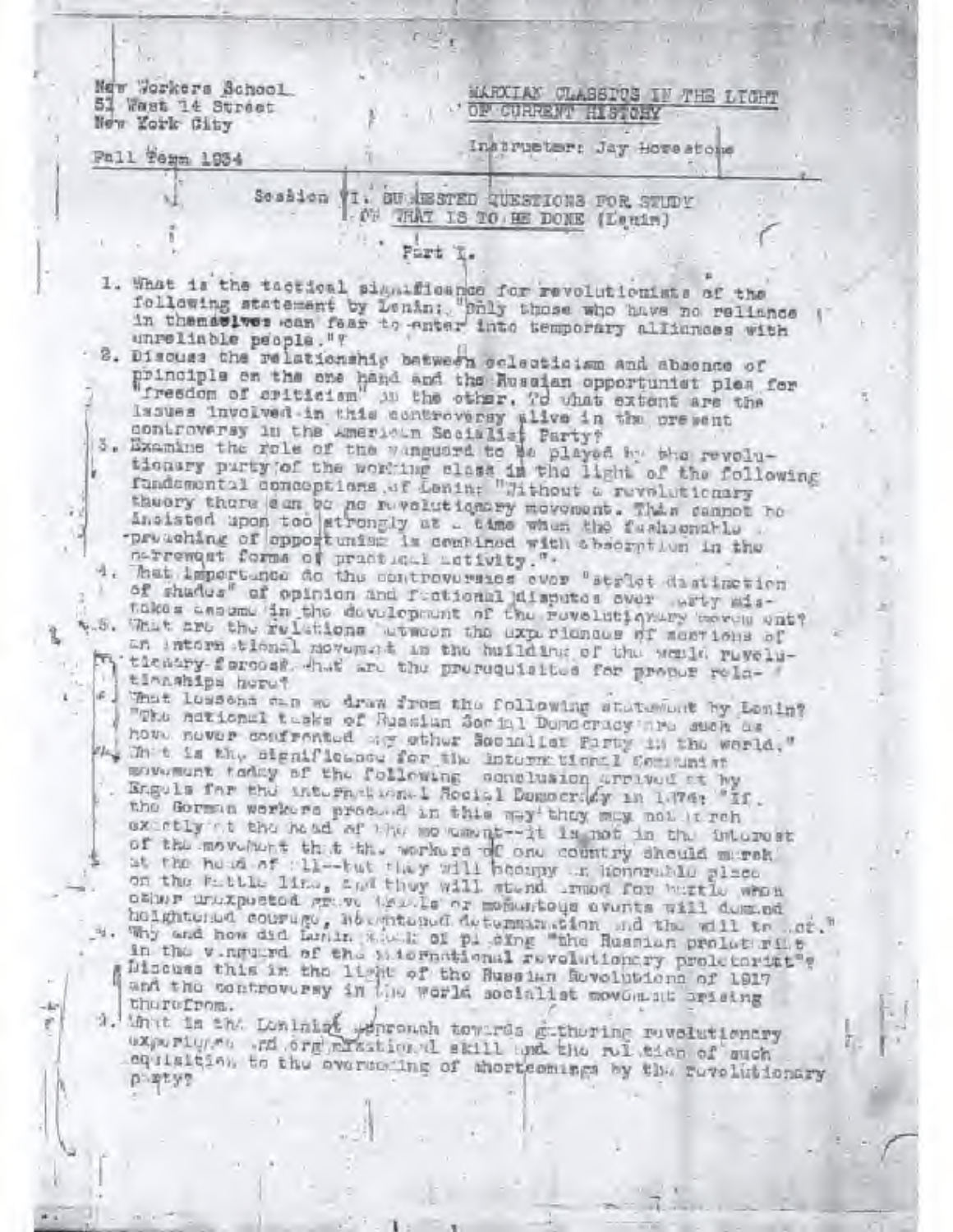| New Workers School<br>Marxist Classics in the Light<br>of current History<br>PA11 Term, 1934.                                                                                                                                                                                                                                                                           |
|-------------------------------------------------------------------------------------------------------------------------------------------------------------------------------------------------------------------------------------------------------------------------------------------------------------------------------------------------------------------------|
| Instructor: Jay Lounstone<br>Page 2 - Session VI.<br>Suggested Questions _ Part I.                                                                                                                                                                                                                                                                                      |
| 10. What is Lunin's attitude towards the theory of spentaneity of                                                                                                                                                                                                                                                                                                       |
| the labor movement and the role of a conscious factor?<br>Examine this attitude on the tesis of the rale revolutionists<br>mby play in the present stage of development in the American                                                                                                                                                                                 |
| labor movement.<br>11. "an you illustrate on the busis of the German experiences and                                                                                                                                                                                                                                                                                    |
| on the basis of recent American working-class struggles the<br>potential role of the revolutionists in the spontaneous ac-<br>tions of arest masses of workers against the capitalist class<br>and its government?                                                                                                                                                      |
| 2. Comment on the following and translate the same into prooti-<br>eal policy for the labor novement to-day:                                                                                                                                                                                                                                                            |
| "It (Habochaya Mysi) absolutely rafuses independently to work<br>out a specifically Secial Demacratic policy corresponding to<br>the general tasks of Socialism and to contemporary conditions.<br>in Russia.                                                                                                                                                           |
| What is this disease that Lemin salls washarviened to sponta-<br>nuity?"                                                                                                                                                                                                                                                                                                |
| Tim you cite any manifestations of this disease in the Ameri-<br>can labor movement? That method of trustment would you sug-<br>gost to overcome this didense?                                                                                                                                                                                                          |
| n 14. To what extent is the following timely to-day, and to what ax-<br>tunt are there any differences in the application of atrofogy<br>in regard to this in the U.S. from that of Russia at the spen-<br>ing of the 20th centurey? -<br>"In a word, deenamie (fectory) expectres have been an import-<br>int lover in the economic struggle and they will continue to |
| be on as long as sapitalism, which creates the need for the<br>workers to defend the sulves, exists,"<br>15. Distinguish between the role of the revolutionary political<br>orgenization and the tride union in the slass struggle, par-                                                                                                                                |
| tidularly an the basis of the present situation in the U.S<br>48. That is the untitude of revolutionary Sonici Democracy (to-<br>duy Communism) towards referrs and the role of referrs in the                                                                                                                                                                          |
| "revolutionary struggle for liberty and for secialism'?<br>Examine this in the light of the attitudes towards immediate<br>durands munifested by the right and left wings of the Ameri-<br>oun Bocinlist movement prior to the Sussion Bolshovik Novelu-<br>tich.                                                                                                       |
| 7. Bornstdin said: "The novemet is overything, the ultimate aim-<br>is nothing.                                                                                                                                                                                                                                                                                         |
| Lisaasse ahis fundamentul poetrino of revisionese in the light<br>of experiences of Social Suppersey since the close of the war.                                                                                                                                                                                                                                        |
| II folows                                                                                                                                                                                                                                                                                                                                                               |
|                                                                                                                                                                                                                                                                                                                                                                         |

o i

ì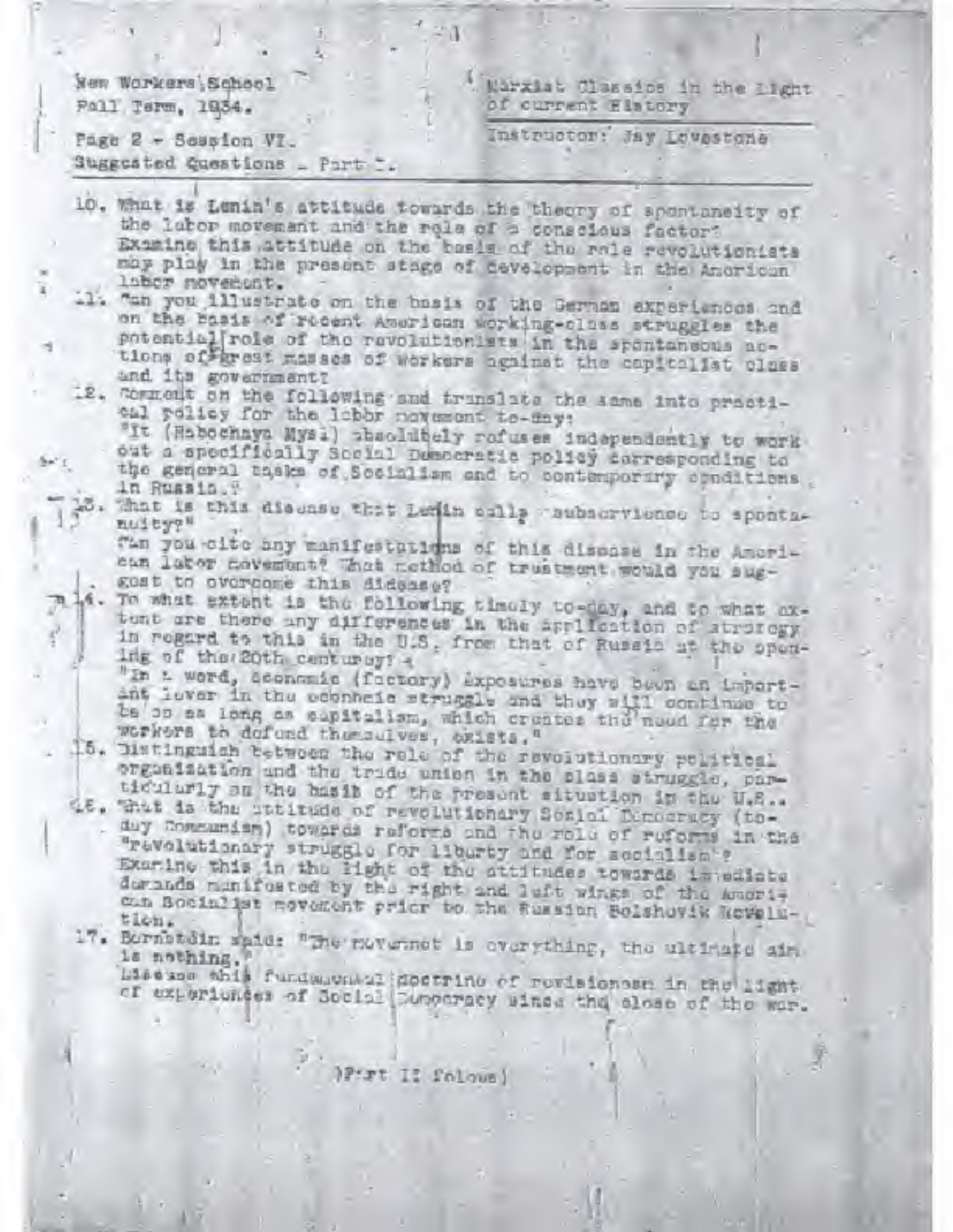NEW WORKERS /SCHOOL 51 Hest 14 Street

New York City

MARXIAN CLASSICS TWITHE LIGHT OF GURRENT HISTORY

Pall Term 1954

Instructor: Jay Lovestona

### . Session VII.

Suggested Questions For Study Of "What Is to Be Dons" (Lenin),

#### Part II.

- 1, What are the requisites for genuine class consciousness according to Leniny Illustrate this phenomenon in the American ciass struggle to-day.
- 2. What is the Leminist conception of what constitutes a revolutionary socialist?
- 3. Lenin said: "All over the world, including Russia, the police themselves often give the scondaic struggle a political character and the workars are beginning to understand whom the government supports', In the light of this conclusion, what would you say is the task of the Communists in relation to trade union politica?
- 4. Illustrate on the basis of American labor history of immediate pre-war, days the following evaluation made by Lenin of Russian experiences: "The economists and the modern terrorists spring from a common root, namely subservience to spontaneity".
- 5. What did Lemin mean when he said: "A Social Democrat, if he really believes it is mecassary to develop the political consolousness of the proletarist, must go among all classes of the people"" Can you site an illustration of this in the struggle against in- ' perialist war and fascism to-day?
- 4. What is the Lenimist conception of the role of the "vanguard" and his attitude to these who call themselves the "venguard" and let matters and right there and then? Can you give three such instancas in recent American Communist development?
- 7. Illustrate through an analysis of the A. F. of L. politics the truth of Lenin's conslusion that: "Working class trade union politics are presisely working class bourgeois politics".
- 5. Sisausa the problems for a revolutionary movement in such countries as Cormany to-day, growing out of institutions and practides of a nature similar to those agencies and präctices known in Russia under the Gtor as "Resvodka".
- 9. What practical lessons can you drew for the American revolutionary movement from Lonin's estimate of the needs for flexibility in testics as formulated by him in his controversy with the "Habocheye Dyelo"?
- 10. What are the distinctions drawn by Lenin between the activities of the professional revolutionist and the activities of the great . mass of workers in the general class struggle?
- 11. In the present controversy in the Communist movement over the labor party question, can you find, under cover of left phrases, a position reslly occupied by the aconomists in Russian
- 12. That is Lenin's approach to the differentiation between workers and intellectuals in the revolutionary movement and the need for doing away with any such differentiation at certain points? Can you apply the lessons taught us by Lenin here to present-day o-
- 13. What specific peculiarity of Russian class developments served at first glance to give the impression that there are no differences between revolutionary assialists and trade union organizations?